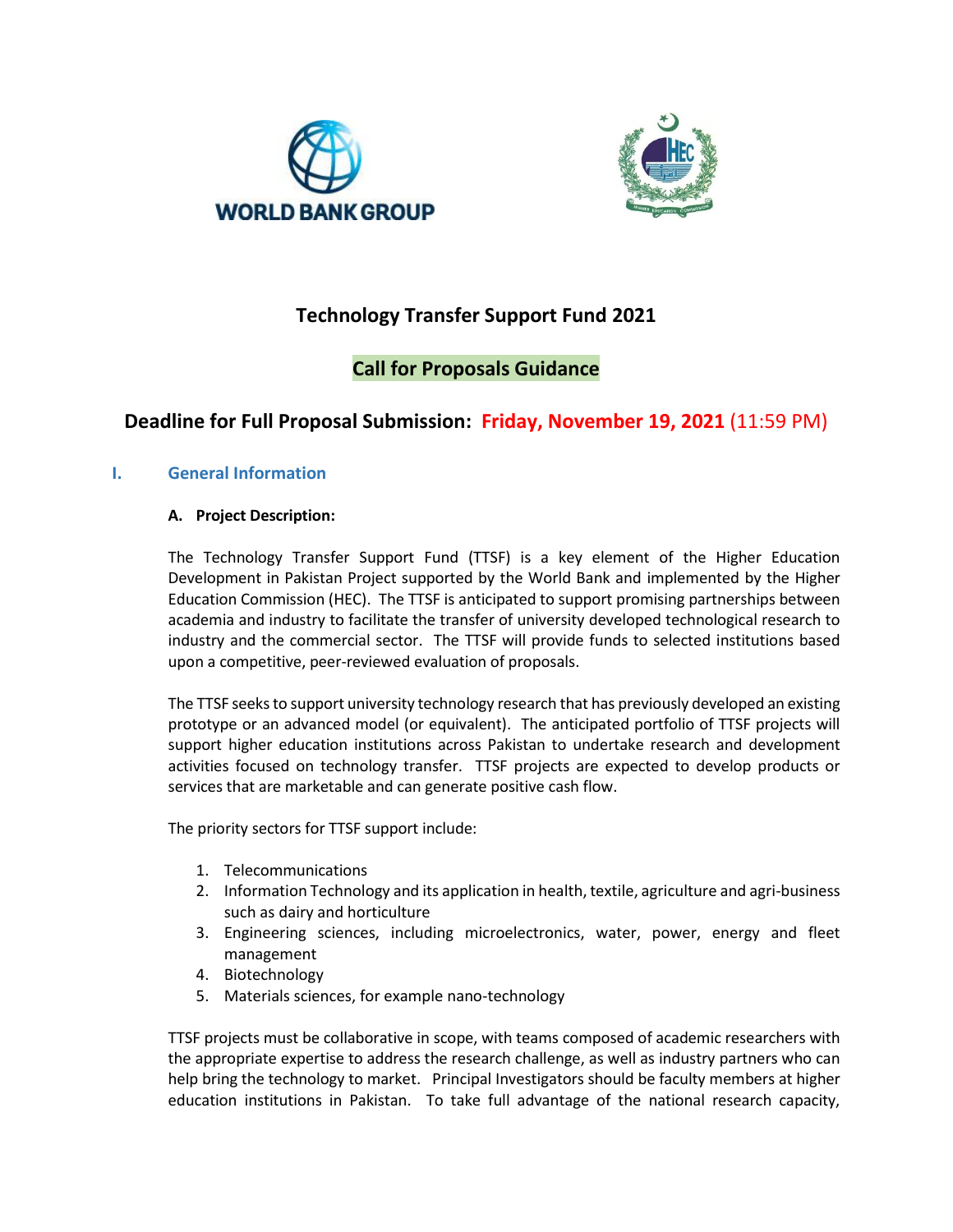proposals are encouraged from teams including junior and senior academic staff, as well as both male and female researchers. PIs are also encouraged to include students who have worked on the academic research underpinning the TTSF proposal as part of the team.

TTSF awards will be selected competitively using a merit-based, independent, transparent evaluation and selection process based upon international standards. The process is described in the Sections below, as well as in the full Evaluation and Selection protocol available on the HEC website. In addition, HEC will organize a series of workshops and webinars, as well as develop a list of Frequently Asked Questions (FAQ) regarding the TTSF program.

HEC has organized a series of workshops and webinars across Pakistan to provide a forum to identify and discuss specific local challenges. Recordings of these sessions, along with a list of Frequently Asked Questions (FAQ) regarding the TTSF program are available on the HEC website at:

**[Web Link for TTSF-SDG-Sensitization-Workshops](https://www.hec.gov.pk/english/services/faculty/TTSF/Pages/Technology-Transfer-Support-Fund-Workshop.aspx)**

## **B. Applicant Eligibility**

Principal Investigator (PI) must:

- Be a regular faculty member (PhD or FCPS/MCPS/FRCS) working on regular/contract basis (contract duration must not be less than project duration) in the Higher Education Institutions (public and private) of Pakistan.
- Co-financing (including in kind or cash contribution) by the industry partner is mandatory

The detailed eligibility criteria of Institutions are available in the link given below;

**Web Link - [Eligibility Criteria for HEC Competitive Research Grants](https://www.hec.gov.pk/english/services/faculty/TTSF/Documents/Eligibility%20for%20HEC%20Competitive%20Research%20Grants.pdf)**

#### **C. Anticipated Funding Amount:**

Budgets for TTSF awards may range between Rs. 7.5 – 15 million with a maximum project duration of 2 years.

Principal Investigators are required to obtain co-financing – including in-kind and/or cash contributions – from the industry collaborators. Industry co-financing must equal at least **50%** of the funding requested from HEC for the academic portion of the collaboration. Greater amounts of industry co-financing are encouraged. The budget details are provided as per budget template available on the link given below;

#### **Web Link – [Budget Template for Research Grant](https://www.hec.gov.pk/english/services/faculty/TTSF/Documents/2020/Budget%20Template%20-%20TTSF.xlsx?Web=1)**

Budget requests should be consistent with HEC financial rules for Competitive Research Grants available in the link given below;

**Web Link – [Financial Rules Governing Competitive Research Grants](https://www.hec.gov.pk/english/services/faculty/TTSF/Documents/2020/Financial%20Rules%20for%20HEC%20Competitive%20Research%20Grants.pdf)**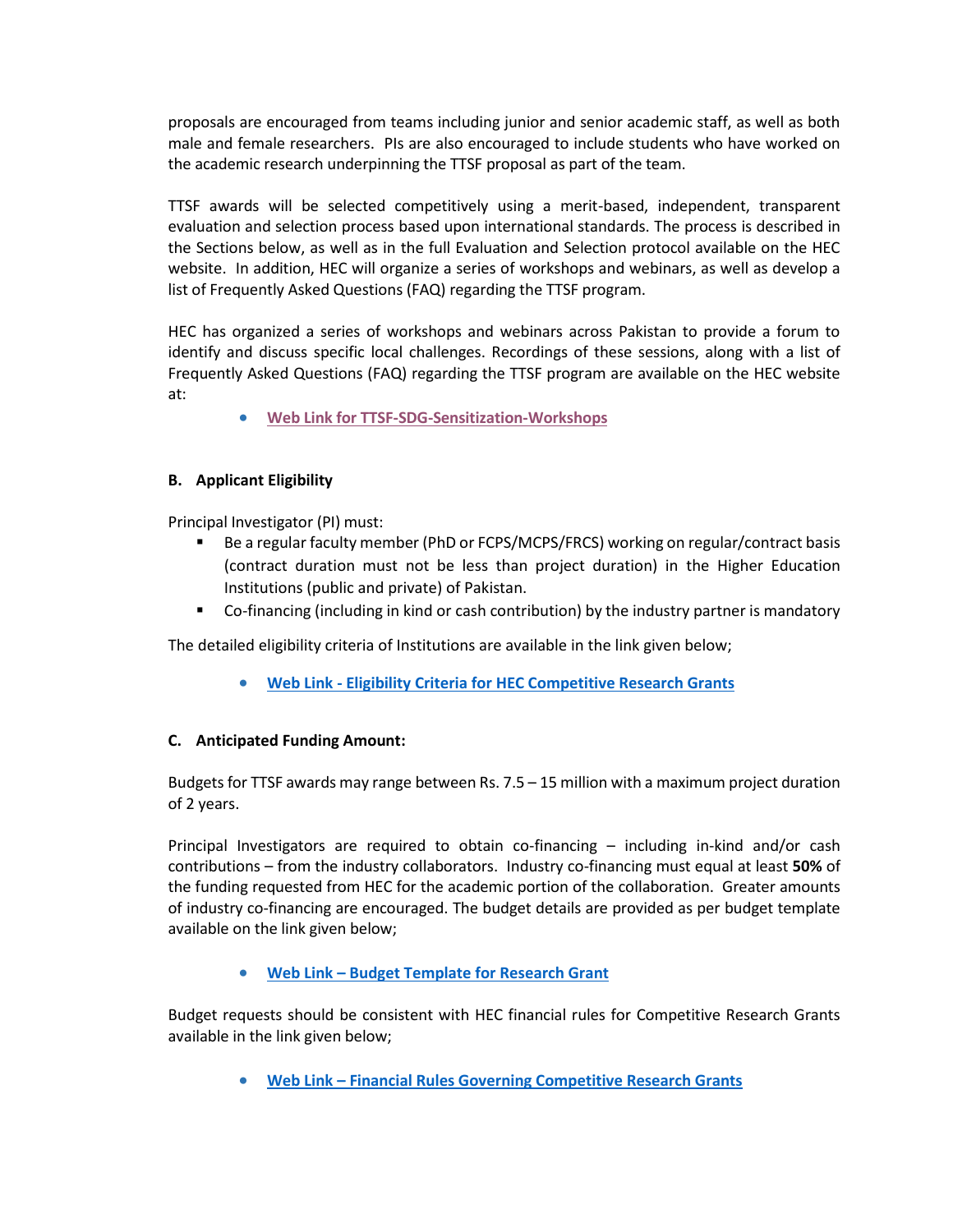#### **D. Due Date:**

#### **Full Proposals must be submitted to HEC by Friday, November 19, 2021 (11:59 PM)**

#### **II. Proposal Preparation Instructions**

#### **A. Basic Guidance**

All TTSF proposals must be submitted through the HEC online portal by the higher education institution at which the Principal Investigator is a faculty member.

#### **B. Proposal Formatting**

- All Proposals should use the .docx Proposal Template Document as the basis for the submission. The section guidance (in light grey) should be deleted prior to proposal submission.
- Proposals must be submitted in English.
- Proposals should include a Table of Contents.
- All sections of the template must be completed prior to submission. The list of required sections – and the guidance for the content within each section – is provided in Section III below of this Call for Proposals.
- The page limit for each section must not be exceeded.
- All pages of the proposal should have a page number.
- Proposals should be submitted in 11 point, Calibri font.
- Tables should be completed in the format and length indicated in the relevant Proposal Template Document.
- Proposal sections should not include URLs for additional information. Information or documentation beyond that included in the written proposal will not be used in the evaluation process.
- Proposals should follow accepted academic practice in citing references throughout the proposal. References should be numbered sequentially, and listed separately as a required attachment to the proposal. References should be reported in a standard form, and include: the names of all authors; the article and journal title; book title; volume and page numbers; and year of publication. If available, a Digital Object Identifier (DOI) may be provided.

#### **III. Required Proposal Sections**

The required sections for the Proposal submission are described below. All submissions should address the identified topics for each section. Do not exceed the maximum page limit for each section.

#### **A. Full Proposal Submissions**

Principal Investigators must complete each section of the proposal as described in the attached link to the Full Proposal Template .docx Document. The section guidance (in light grey) should be deleted prior to proposal submission.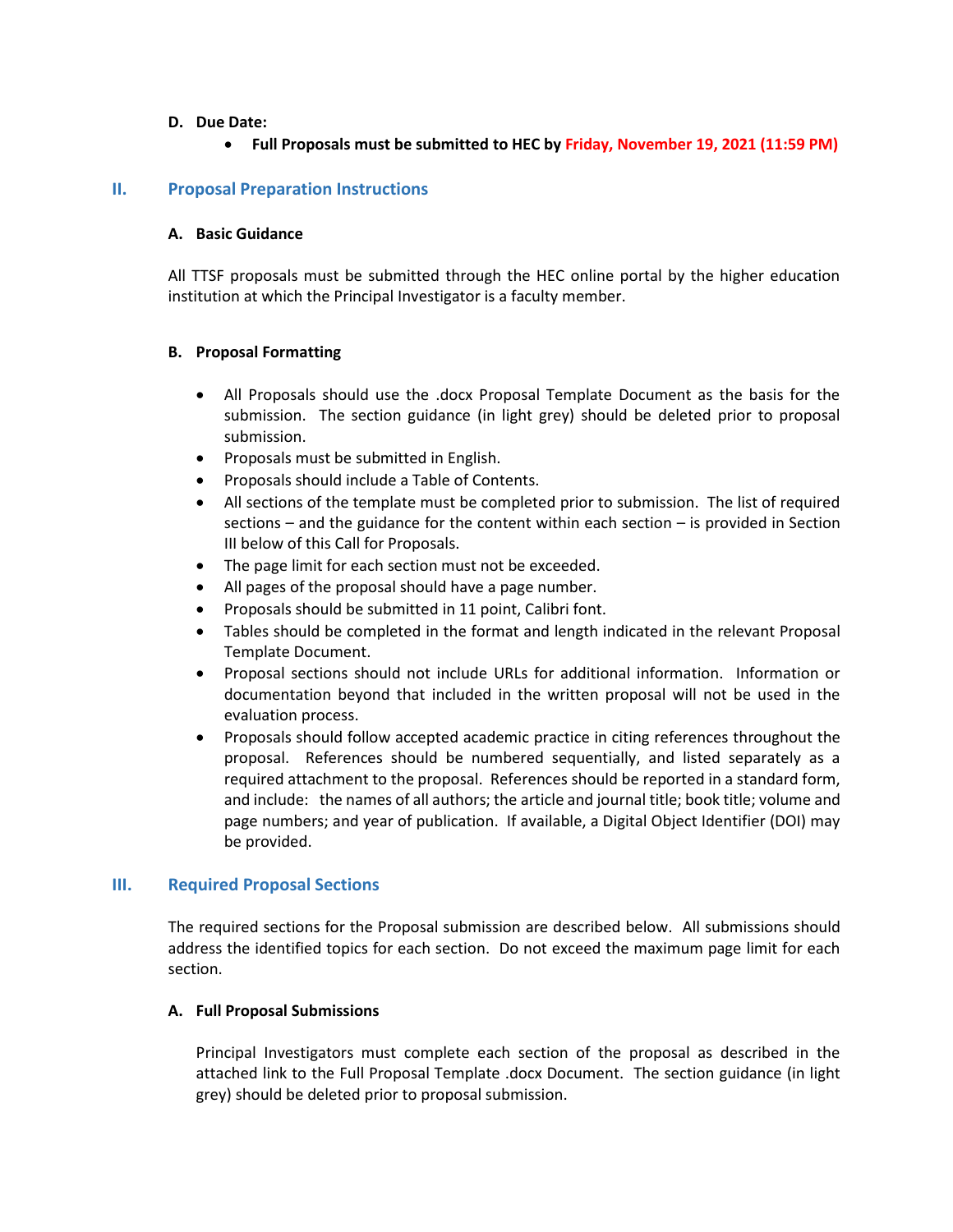# **[Web Link for Full Proposal Application Form](https://www.hec.gov.pk/english/services/faculty/TTSF/Documents/2021/Full%20Proposal%20Template%20-%20TTSF%202021.DOCX)**

## **IV. Proposal Submission Procedure**

TTSF proposals must be submitted by the Principal Investigator. The Head of the ORIC/ Head of Research at the respective Higher Education Institution at which the PI is a faculty member must endorse the submitted project through the HEC online portal

## **V. Evaluation and Selection Process**

The selection of Technology Transfer Support Fund awards will be made through an open, rigorous, transparent, competitive and merit-based process consistent with international standards for funding academic research projects. All Proposals submitted in response to this Call for Proposals will be evaluated by independent experts.

The Evaluation process consists of two sequential steps: administrative screening; and Desk/Panel Evaluation of all eligible Proposals.

#### **a. Proposal Screening**

For the administrative screening, the Higher Education Commission will ensure that the Principal Investigator and the lead institution submitting each Proposal is eligible to submit, the project aligns with one of the priority thematic areas, and that the necessary industry collaborators (and the mandatory co-financing) are identified.

If the Proposal is deemed appropriate in those elements described above, the Proposal will be forwarded for further evaluation as described below. For those Proposals that are deemed ineligible for the TTSF, the Principal Investigator will receive a letter identifying the reasons why the Proposal will not be considered for further evaluation.

#### **b. Proposal Desk/Panel Evaluation**

For the Desk/Panel Evaluation, Proposals will be grouped by thematic area and assigned to a Panel for evaluation. Each Panel will be composed of a team of experts – including national and international research leaders, sectoral industrial representatives and subject matter experts – who will evaluate the written proposals. Each Proposal will be independently evaluated by at least two members of the Panel, and additional reviews may be obtained by appropriate sectoral industrial representatives and/or subject matter experts.

The expert evaluators will assess each proposal according to a scoring rubric, and will provide written comments on the proposal.

**[Web link for the Scoring Rubric for Desk](https://www.hec.gov.pk/english/services/faculty/TTSF/Documents/Evaluation%20Rubrics%20For%20Desk%20Evaluation-TTSF.pdf) Evaluation**

All members of the Panel will discuss each Full Proposal assigned to the Panel.